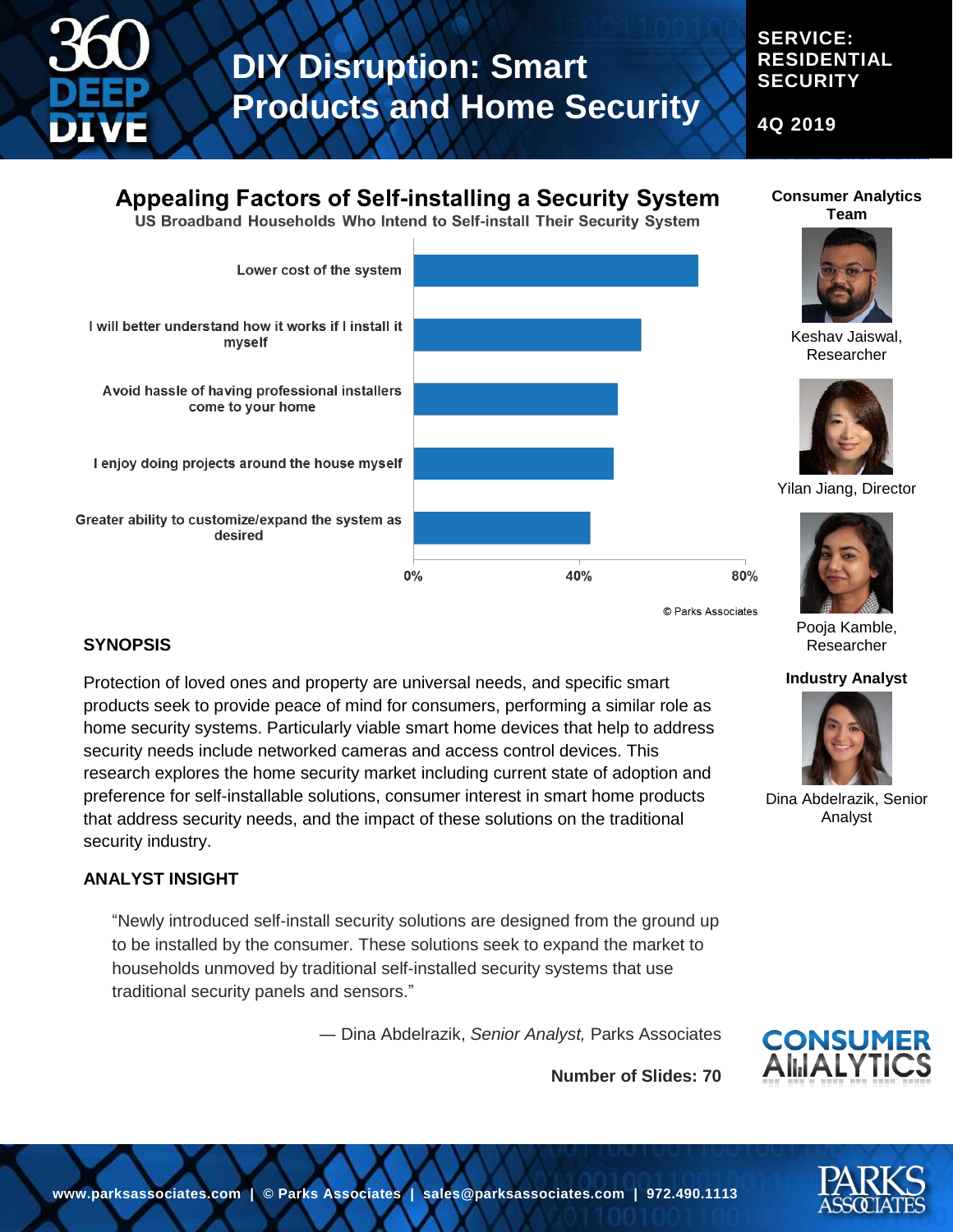

### **RESIDENTIAL SECURITY**

**SERVICE:** 

**4Q 2019**

### **CONTENTS**

#### **Consumer Analytics: Residential Security Track**

- Key Questions Answered
- Survey Methodology
- Defining Heads of Broadband Households
- Definitions and Abbreviations
- Reading Parks Associates Charts

#### **Executive Summary**

- Industry Insight
- Industry Insight: DIY Security System **Definitions**
- Industry Insight: Home Security Positioning
- Key Findings and Market Impact

#### **Security System Landscape**

- Home Security System Ownership (2014 2019)
- Home Security System Ownership: Professional vs. Self-Monitored Services (Q2/19)
- Market share by security market segment

#### **Installation Method**

- Installation Method for Home Security System (Q2/19)
- Installation Method of Home Security System by Age of the System (Q2/19)
- Reasons for Professionally Installing Security System (Q2/19)
- Reasons for Self-installing Security System (Q2/19)
- Important Security System Features During Purchase by Installation Method (Q2/19)
- Purchase Channel by Installation Method of Security System (Q2/19)
- Past Ownership of Home Security System by Installation Method (Q2/19)
- Installation Method of Current Home Security System by Previously Owned Home Security System (Q2/19)

#### **DIY/Self-Installation**

- Purchase Drivers of Self-installed Security System (Q2/19)
- Discovery Channel for Self-installed Security System (Q2/19)
- Brand of Self-installed Security System Owned (Q2/19)
- Ease of Self-installing Home Security System (Q2/19)
- Length of Time to Complete Home Security Self-installation (Q2/19)
- User Experience of Security Notification from Self-installed Home Security System (Q2/19)
- Frequency of Receiving Security Notification from Self-Installed Home Security System (Q2/19)

#### **Professional Monitoring**

- Professional Monitoring Service Subscription (2014 - 2019)
- Professional Monitoring Service Subscription by Installation Method (Q2/19)
- Length of Continuous Professional Monitoring Service Subscription by Installation Method (Q2/19)
- Past Ownership of Self Monitored Security System (Q2/19)
- Recent Change to Professional Monitoring Service by Installation Method (Q2/19)
- Reasons for Cancelling Professional Monitoring Service by Installation Method (Q2/19)

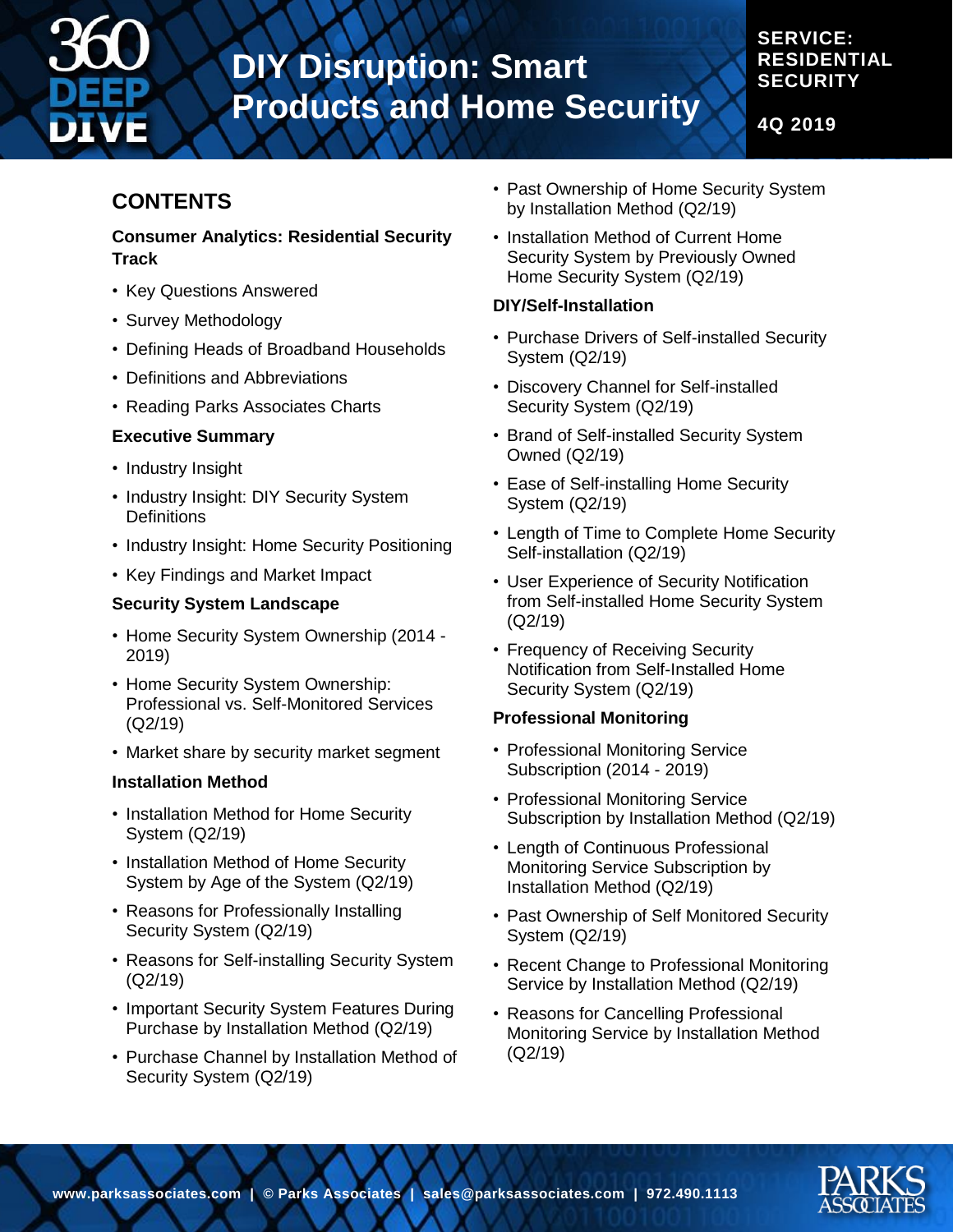

#### **SERVICE: RESIDENTIAL SECURITY**

**4Q 2019**

- Reasons for Switching Professional Monitoring Service by Installation Method (Q2/19)
- Reasons for Subscription to Professional Monitoring Service (Q2/19)

#### **Self-Monitoring**

- Households with Self-Monitoring (2014 2019)
- Self-Monitoring by Installation Method (Q2/19)
- Reasons for Choosing Self-Monitored Security System Over Professionally Monitored Security System (Q2/19)
- Alternative Consideration While Purchasing Self-Monitored Security System (Q2/19)
- Reasons for Choosing Selected Self-Monitored Security System Over other Alternatives (Q2/19)
- Attitudes Toward Self-Monitored Home Security System (Q2/19)

#### **Monitoring Intentions**

- Likelihood of Making Security-Related Purchase (Q2/19)
- Appealing Features of Professionally Monitored Services (Q2/19)
- Self-Monitored Security Systems Intention (Q2/19)
- Demographic Breakdown of Security System Intenders (Q2/19)

#### **Installation Method Intentions**

- Future Installation Preference of Security System (Q2/19)
- Appealing Factors of Professionally Installing a Security System (Q2/19)
- Appealing Factors of Self-installing a Security System (Q2/19)

#### **DIY Smart Home Devices: Security System Alternatives**

- Smart Safety & Security Device Ownership By Security System Ownership (Q2/19)
- Smart Safety and Security Device Purchase Channel (Q2/19)
- Intention to Purchase Smart Safety and Security Devices Security System Ownership (Q2/19)
- Installation Method (Q2/19)
- Importance of Benefits Driving Purchase of Smart Security Devices (Q2/19)
- Importance of Benefits Driving Purchase of Smart Safety and Security Devices (Q2/19)

#### **Appendix**